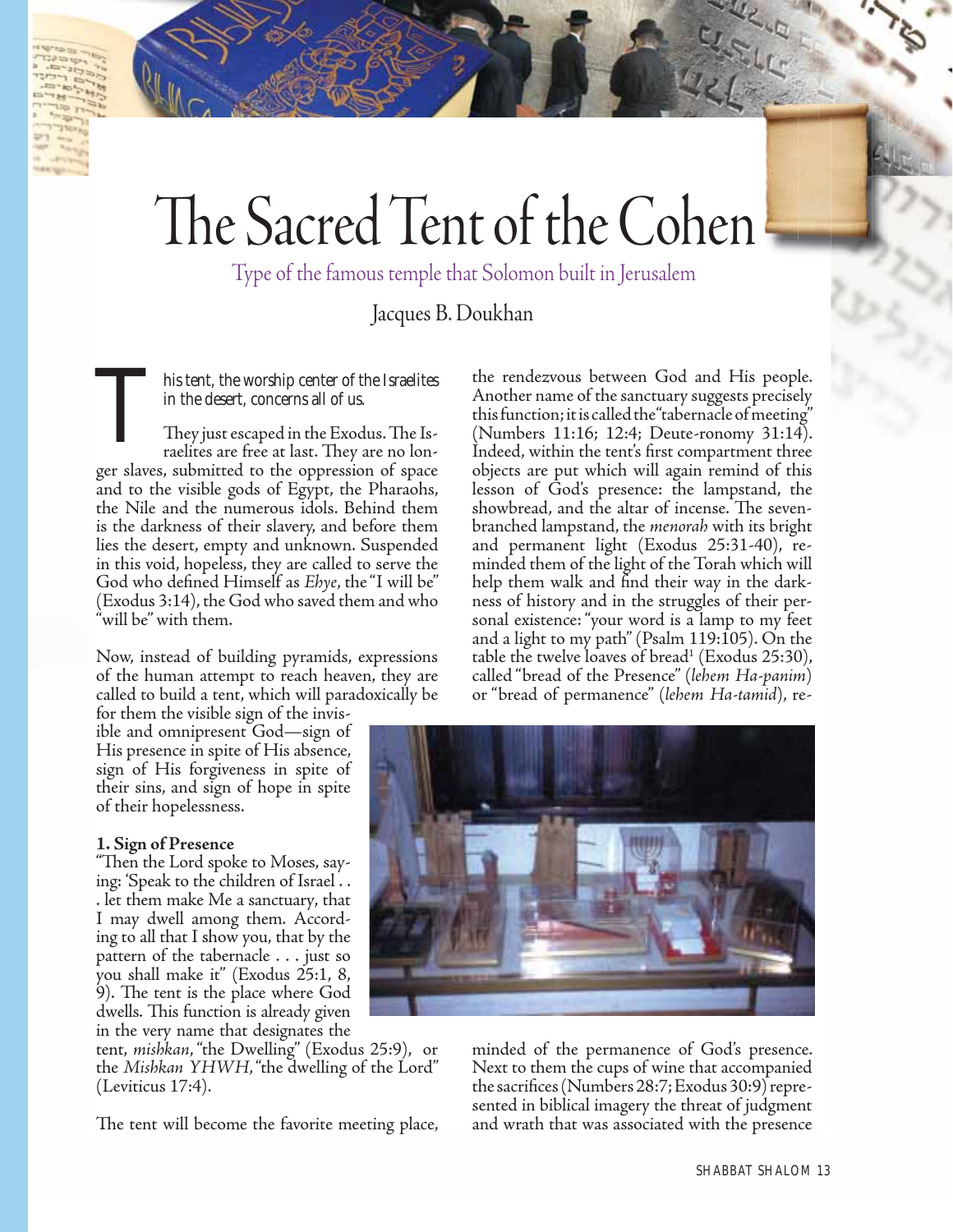of the Great God (Psalm 60:3; Jeremiah 25:15). As for the incense which was burned morning and evening, it was designed to maintain alive in the minds the awareness of the holiness of God's Presence. The priest could never enter the most

holy place without surrounding himself with this cloud of incense (Leviticus 16:12, 13), sign of God's distance A tent, paradoxcially the visible sign of the invisible and omnipresent God.

in spite of His close Presence. God is here, yet He is also there. God is near but He is also far (Jeremiah 23:23). The God who dwells with His People is also the Holy God who dwells in heaven; hence the other name of this tent, the *Miqdash*, "the sanctuary" (Exodus 25:8), or simply the Holy Place (*Ha-Qodesh*, Exodus 28:29).

This is precisely another lesson of this sacred tent: to teach about a heavenly reality. As the ancient rabbis taught, the earthly tent of the *mishkan* was

to reflect the heavenly domain (*Yalkut Shimoni*, Ps. 713). This is given from the start. The tent and its components will have to be built according to a

plan revealed by God. The structure of this tent will not be the mere expression of a human culture or a superstition. Moses will have to build it according to a pattern "shown on the mountain"  $(Exodus 26:30)$ . There is reference here to another reality. For the God of Israel is the God of heaven—not only the God of a people, but also the God of the Universe, not only the God of existence, but also the real God who exists outside of Israel—a God who dwells elsewhere, in a space that is infinitely beyond our reach (Deuteronomy 26:15; Psalm 113:5).

This evocation of the heavenly order is another function of the sanctuary. Beyond the veil, in the second compartment (the Most Holy place), there is only one object: the ark of the covenant that contains the law of God and on which stand two golden figures representing heavenly beings, "the cherubim" (Exodus 25:18-20). It is noteworthy that the Hebrew prophets referred to these figures in order to suggest the heavenly throne of God (Isaiah 6:1-3; Ezekiel 10; Daniel 7:9-10).

The sacrifice is not magic but suggests rather a prophetic process.

Thus the tent of the *cohen* stood in the desert as a sign of the impossible: it was a place where the heavenly and the earthly orders met. In the ancient cultures these two domains were infinitely remote and absolutely distinct from each other. In Ancient Near Eastern religions the gods

> of heaven never came down. They were always far off and impossible to reach. In fact, they were not even interested in

coming down and making themselves known to humans. One of the lessons of this tent was to remind the people of Israel that their heavenly God was approachable.

2. Sign of Forgiveness

Now, it was not the tent *per se*, as an object, that made God approachable. The Levitical service teaches us that the mechanism that allowed the ancient Israelites to approach this powerful God was the sacrifices. The very word in Hebrew

> that is used for "sacrifice," *Haqriv*, accounts already for this process, since it also means "to make approachable." The only way that made God approach-

able was the fact that through the sacrifice human iniquity was forgiven. This was not because the sacrifice had a major effect on God and obliged Him to respond, as the pagans of that time believed. In pagan gesture the move is upward. It is initiated by humans in order to trigger the act of God. It is a magic process. In the Israelite sacrifice on the other hand, the move is downward. It is initiated by God in order to reach humans and make peace with them. The sacrifice is not magic but suggests rather a prophetic process. Instead of being a human mechanism, it refers to an action on the part of God. In the pagan sacrifice it is the best of man that is offered, as in the offering of Cain (Genesis 4). In the Israelite sacrifice it is the best of God that is offered. The only way to reach God is by God's moving downwards. Any human attempt to move up to God will ultimately end in the confusion of Babel (Genesis 11:1-9). Since God cannot be reached by humans, God had to come down; He had to limit Himself in order to communicate with humankind. The idea is bold, yet the Bible dared to mention it. God ran the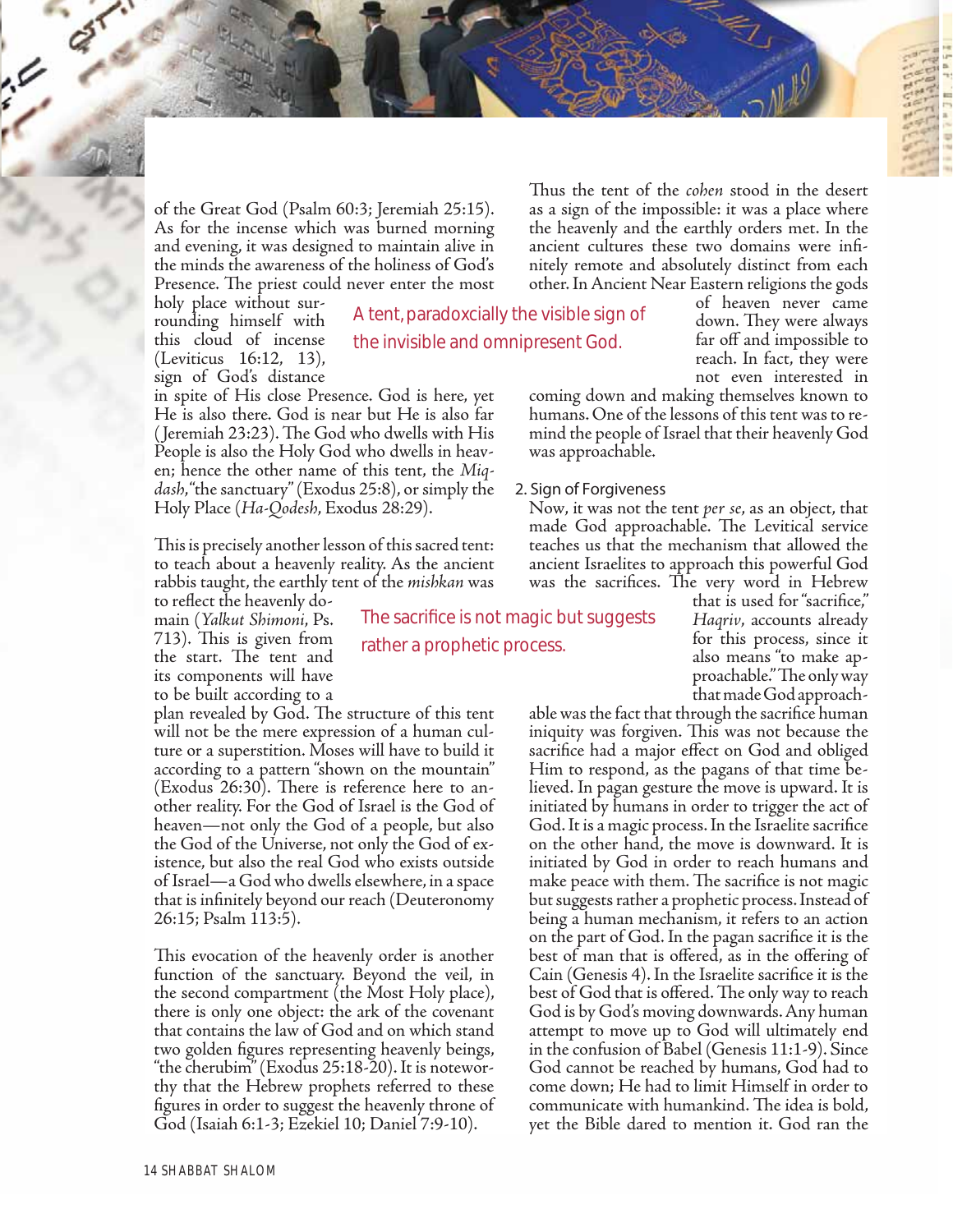risk to lose Himself, to sacrifice Himself for the benefit of men and women. This is one of the lessons of the sacrifices that were associated with the Levitical tabernacle. All the Bible witnesses to this unbelievable love of God.

The first prophecy that is given in the heart of Adam's despair (Genesis 3:15) describes the ultimate salvation of humankind in terms of sacrifice. The seed, the *zera<sup>c</sup>*, which represents the Messiah, will wrestle with the serpent, which represents evil, and will eventually overcome the evil powers at the price of His life. He will crush the head of the serpent, yet in the process He will be hit in the heel. The same Hebrew word *shuf* describes the two acts, suggesting through this wordplay that they both belong to the same process: it is a sacrifice. Likewise the proph-

et Isaiah speaks about the Servant of the Lord, who is

neither Israel nor the prophet, and who will offer Himself like the sacrificial lamb (Isaiah  $53:7,10$ ) in order to save Israel ("my people," *<sup>c</sup> ammi*, verse 8) and "all of us" (verses 5, 6).

Also the prophet Daniel describes the future coming of the Meshiah who is identified with a sacrificial lamb who will be slaughtered in order to "make an end to sins," "make reconciliation," and "bring in everlasting righteousness" (Daniel 9:24-26).

The prophet Daniel goes so far as to predict a date for this sacrifice: "From the going forth of the command to restore and build Jerusalem, until Messiah, Prince, seven weeks and sixtytwo weeks . . . and after sixty-two weeks will be slaughtered Messiah" (Daniel 9:25-26). Knowing that the decree to rebuild and restore Jerusalem falls in 457 B.C.E. and that the prophet Daniel used the system 1 day  $= 1$  year, the sacrifice is then supposed to take place in the year 31  $C.E.^2$ 

In biblical context the sacrifices were not merely referring to a present situation. The perspective was essentially prophetic. When the Israelite offered a sacrifice he understood that he could approach God only because of this sacrifice that signifies the ultimate divine move toward humankind. The sacred tent in the desert was thus the recipient of a prophecy that was fulfilled in

31 C.E. in the person of the Messiah Yeshua of Nazareth. And many Jews, by thousands and hundred thousands, recognized it at that time.

## 3. Sign of Hope

God ran the risk to lose Himself.

The Israelite who offered his or her sacrifice left reassured. God had forgiven him or her. The Israelite could pursue his work further and give to his or her life a new start. Yet the problem was not totally resolved. Death, evil, and iniquity were still threatening. Indeed it is not enough to know that "God loves us" or that He is ready to make His sacrifice, if He leaves us in the same mud as before. Otherwise salvation would be reduced to a mere psychological phenomenon, a sentimental, a mystical, or an existential experience.

> The teaching of the sanctuary aims far beyond the present. It also contains a lesson

about hope. It tells us that one day in the future all the problems will be resolved; death and sin will be radically eliminated and a new creation will take place.

This is why biblical and Jewish tradition have associated the two events of Creation and the building of the sanctuary. Every Sabbath religious Jews are supposed to remember this association, since on this day they celebrate Creation by refraining from doing precisely the 39 works (*malakhah*) of the building of the sanctuary (*Shab* 7,2). In the Bible both the story of creation and that of the sanctuary are developed in seven steps, and both end with the same technical conclusion, "finished the work" (Genesis 2:1; Exodus 40:33; see also 1 Kings 7:40, 51). This connection is also attested in the Psalms: "He built His sanctuary like the heights, like the earth which He has founded forever" (Psalm 78:69; compare Psalm 150:1; Isaiah 40:21, 22). In ancient rabbinic midrashim it was emphasized over and over again that the construction of the tabernacle corresponded to the order of the world's creation (*Exodus Rabbah* 35:6; 34:2; *Numbers Rabbah* 12:13).

In building the sanctuary the Israelite remembered the miracle of Creation. The hope that is registered in the lessons of the sanctuary goes beyond the simple daily experience; it is also an absolute and cosmic response in view of the "new